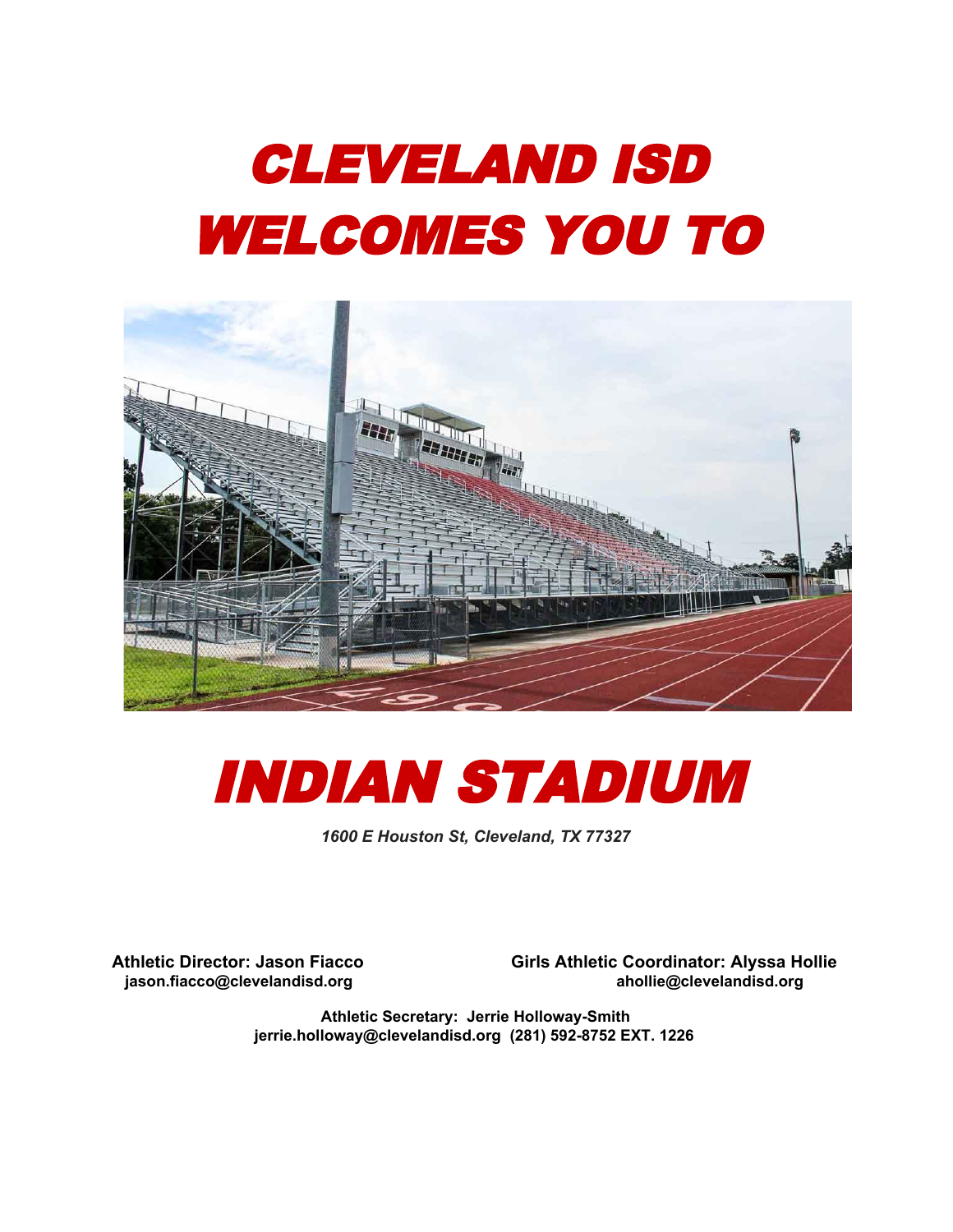

# **CLEVELAND ISD ATHLETIC FACILITY RENTAL AGREEMENT (STADIUM)**



### *Congrats to you and your team on making it to postseason!*

The Cleveland High School Indian Stadium will be available for players and coaches beginning at 4:30PM.

All players and fans will park in the front of the school, in the parking lot in front of the big red Cleveland High School sign. Please see the attached map regarding locker rooms/team parking.

All spectators will be required to follow all UIL, local, State and Federal guidelines regarding COVID-19.

- Everyone entering the building must have a mask on.
- Please sit on every other row and allow 3 empty seats between family groups
- Anyone with COVIS-19 symptoms will not be allowed entry into the stadium
- Fans must be socially distanced. Fans are asked to sit every other row.
- Entry into the stadium will only be allowed with a ticket at the designated location

-Please bring an additional copy of the roster for the announcing of the players. -Each school will need to sign, complete and submit the "The Use of Facilities Agreement Form" prior to the contest.

-All schools are strongly encouraged to bring their own school administrators for their fans

Information needed prior to contest;

- ❏ What chapter does the officiating crew belong to? Will clock operators be a part of the crew?
- ❏ Will you be providing your own athletic trainers or will you use? If not, CISD athletic trainers are available for an additional fee of \$50.
- ❏ What will be the cost of tickets (agreed by both teams) for adults and for students?
- ❏ What passes (if any) will be allowed to the contest?
- ❏ Will ticket sales be completed online through each school or will tickets be sold at the door?

# *Cleveland ISD Stadium FAQ*

-Stadium was completed in 2019 - Field Turf Surface -Total Capacity: 5,200 *- Due to Covid-19, CISD allows a capacity of 2,000. 1,200 on Home and 800 on Visitors*

-Stadium will be opened to spectators an hour prior to the contest.

#### *\*Ticket sales will be "first come, first serve". Once the limit of 2,000 is reached there will be no admittance*

Athletic Director: Jason Fiacco Girls Athletic Coordinator: Alyssa Hollie jason.fiacco@clevelandisd.org ahollie@clevelandisd.org ahollie@clevelandisd.org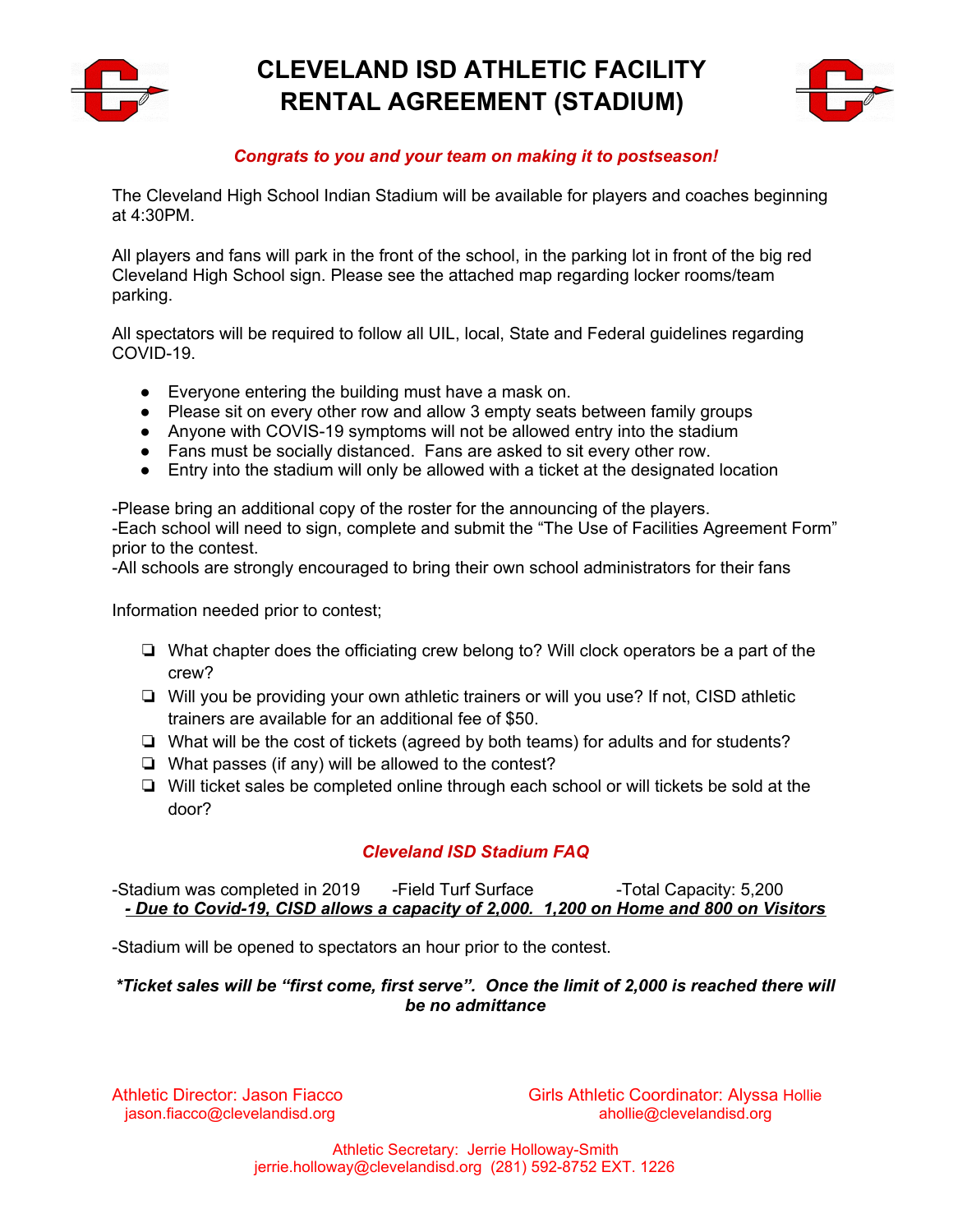

# **CLEVELAND ISD ATHLETIC FACILITY RENTAL AGREEMENT (STADIUM)**



#### **Indian Stadium Policies**

- 1. Only authorized personnel are allowed on the field.
- 2. All noisemakers will be prohibited from the stands per UIL rules.
- 3. No outside food or drink may be brought into the stadium.
- 4. The use of tobacco products in any form is prohibited on all school district property.
- 5. Food, drinks, gum, sunflower seeds are prohibited at all times around or on the field area.
- 6. Only emergency vehicles may be parked inside the stadium area.

7. Live animal mascots are not allowed. Mascot and signs cannot be paraded in front of the opponent's stands.

8. Glass bottles and containers are prohibited anywhere within the stadium.

9. Umbrellas cannot be used in the seating area. This is a courtesy for fan viewing and safety. 10. Only authorized personnel will be allowed to enter the field, press box, and field house areas. Individuals must have proper credentials for access.

#### **Football Teams**

1. Both teams will dress in the High School (see map).

2. The home team will warm up on the North end of the stadium, and the visitor will warm up on the South end, or scoreboard end of the field.

3. Each team is responsible for their own sideline communication systems.

4. The home team's coaches will have the unattached North room of the press box on the home side. The visitor coaches will have the unattached South room of the press box on the home side.

5. Filming - There is a filming platform on top of the home press box for best recording of the game.

6. Media is allowed. Home media will be in the main portion of the press box (North Side) and the visiting team's media will be in the main portion of the press box (South Side).

#### **Band and Drill Teams**

1. The home band, cheerleaders, and drill team may unload in the parking lot outside the Home locker room (see map). The visiting band may unload on the North side of the stadium, visitors side, behind the visitors concession stands.

2. The home band section is located on the South end of the home side of the stadium.

3. The visitor band section is on the South end of the visitor's side of the stadium.

4.. Props used by the band, drill team, or cheerleaders must not mark or scar the field. This includes painted materials, as well as props with small wheels, or sharp pointed ends such as chair legs without protective coverings.

5. Half-time Activities

First 12 minutes - Visiting band and drill team. Next 12 minutes - Home band and drill team. Last 4 minutes - Team warm up time.

#### **Photographers and School Newspaper Personnel**

Will only be allowed on the field with proper identification or coach approval. No one is allowed in the team area during the game.

#### **Ticket Gates**

Ticket booths and gates will open 90 minutes before kickoff.

Athletic Director: Jason Fiacco Girls Athletic Coordinator: Alyssa Hollie jason.fiacco@clevelandisd.org ahollie@clevelandisd.org ahollie@clevelandisd.org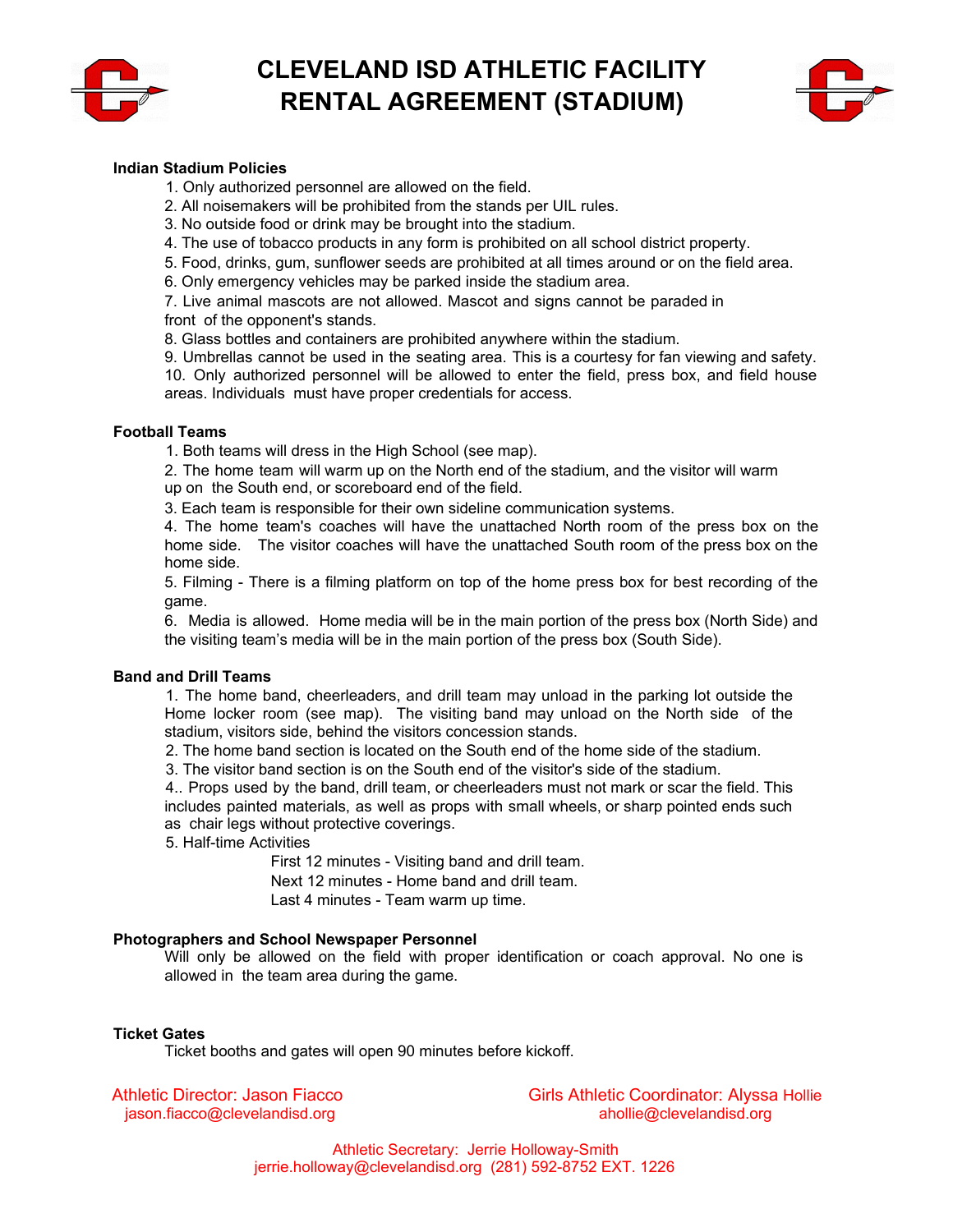

# **CLEVELAND ISD ATHLETIC FACILITY RENTAL AGREEMENT (STADIUM)**



OTHER SCHOOL DISTRICTS USING STADIUM FOR PLAYOFF GAMES Cleveland ISD provides the following personnel needed to facilitate this event. Permission to use facilities must be obtained from the Superintendent.

| Use of Stadium<br>Security<br>Safety Worker/Parking Attendant<br><b>Ticket Workers</b><br><b>Ticket Supervisor</b><br><b>Athletic Trainer (If Requested)</b><br>Announcer                                                     | \$1,000<br>\$85<br>\$50<br>\$100 | \$600 (6 Officers @ \$30/Hour for 5 Hours)<br>\$240 (2 Workers @30/Hour for 4 Hours)<br>\$350 (7 Workers @ \$50/Game) |
|-------------------------------------------------------------------------------------------------------------------------------------------------------------------------------------------------------------------------------|----------------------------------|-----------------------------------------------------------------------------------------------------------------------|
| <b>Clock Operator</b>                                                                                                                                                                                                         | \$70                             | (subject to fees established by UIL annually)                                                                         |
| <b>Score Keeper</b>                                                                                                                                                                                                           | \$70                             | (subject to fees established by UIL annually)                                                                         |
| :25 Clock Operator                                                                                                                                                                                                            | \$70                             | (subject to fees established by UIL annually)                                                                         |
| <b>Chain Crew/Down Box</b>                                                                                                                                                                                                    |                                  | \$210 (3 Workers @ \$70/Game)                                                                                         |
| <b>Game Administrator</b>                                                                                                                                                                                                     | \$100                            |                                                                                                                       |
| <b>Custodial Services</b>                                                                                                                                                                                                     | \$120                            |                                                                                                                       |
| <b>Officials</b>                                                                                                                                                                                                              |                                  | \$650 (7 Officials @ 90)                                                                                              |
| <b>Approximate Total Fee</b>                                                                                                                                                                                                  | \$3,715                          |                                                                                                                       |
| Concessions                                                                                                                                                                                                                   |                                  | <b>Cleveland ISD Booster Club</b><br>*Will keep all receipts from Concessions                                         |
| <b>DATE</b><br><b>OF</b><br><b>COMPETITION</b>                                                                                                                                                                                |                                  | <b>TIME</b><br><b>OF</b><br><b>COMPETITION</b>                                                                        |
| HOME TEAM AND THE STATE OF THE STATE OF THE STATE OF THE STATE OF THE STATE OF THE STATE OF THE STATE OF THE STATE OF THE STATE OF THE STATE OF THE STATE OF THE STATE OF THE STATE OF THE STATE OF THE STATE OF THE STATE OF |                                  |                                                                                                                       |
| ADMINISTRATOR SIGNATURE OF HOME TEAM                                                                                                                                                                                          |                                  |                                                                                                                       |
|                                                                                                                                                                                                                               |                                  |                                                                                                                       |
| ADMINISTRATOR SIGNATURE OF VISITING TEAM                                                                                                                                                                                      |                                  |                                                                                                                       |

**TICKET COST ADULT\_\_\_\_\_\_ STUDENT\_\_\_\_\_\_\_ PASSES\_\_\_\_\_\_\_\_\_\_\_\_\_\_\_\_\_\_\_\_\_\_\_**

Signing of this document is an agreement between the two participating schools to split the cost of fees listed. Sales from the gate will go into payment and schools will be billed the remaining cost. \*This fee does not include the UIL's take from the gate receipts.

Athletic Director: Jason Fiacco Girls Athletic Coordinator: Alyssa Hollie jason.fiacco@clevelandisd.org and abollie@clevelandisd.org ahollie@clevelandisd.org